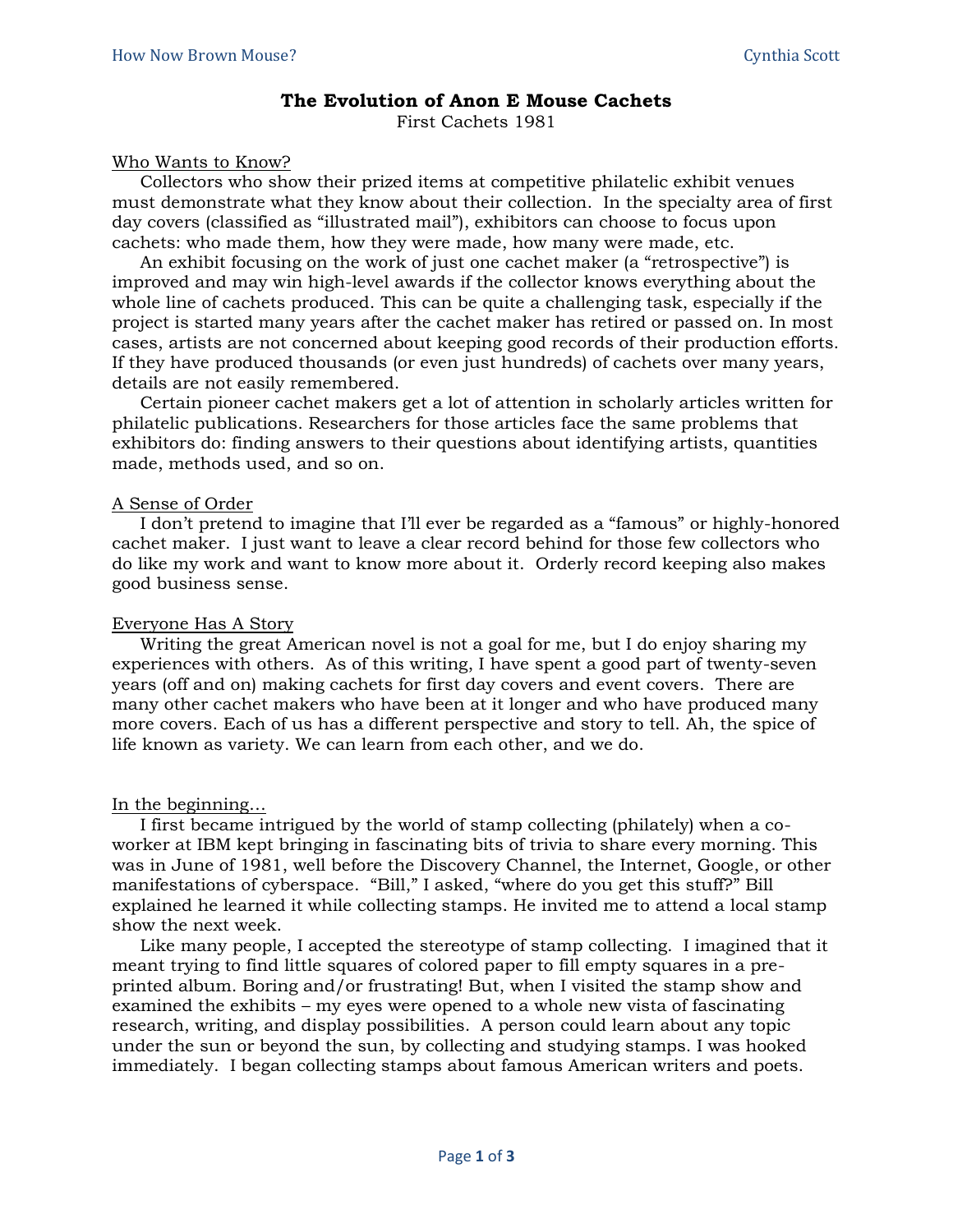#### My First Cachet, Non-Commercial

At a meeting of the Nevada Stamp Study Society a few months later, our educational activity was an introduction to first day cover cachet making. Jack Barriage passed around blank envelopes and told us to address them to ourselves. Then he gave us each a new 18-cent stamp issued only the week before: either the Babe Zaharias or the Bobby Jones. With those on the table to inspire us, we were asked to draw a picture on the left side of the envelope related to golf. We could use pens, fine-tip markers, and/or colored pencils.



Jack gathered the envelopes and mailed them off to be canceled, explaining that they would come back to us in the mail. When my cover came back, I was tickled. This was fun! I wanted to make more.

## My First Cachet, According to the AFDCS

In November 1981, I had some free time on my hands and decided to play around with some more FDC cachets. The contemporary and traditional Christmas stamps were available, and so was the new John Hanson stamp.

The drawings had to be simple because it might be difficult to make copies if they were too intricate. I knew I could draw a cartoon-like still life, but wanted to add some kind of whimsical touch. That's why the little mouse was added.

I made six copies of each by tracing my original drawing with a piece of carbon paper sandwiched between it and each envelope, one at a time. I then inked over those faint impressions and added color with pencils.

The first design I drew was the opened gift box, just delivered to the mouse by the toy felt bear in the stamp image. I wanted to call this my "first cachet," but the AFDCS sequences cachets by Scott Catalog number. The artist painting-supplies design I drew next, Sc. 1939, counts before the toy bear Sc. 1940.

None of this would have mattered if I hadn't taken those covers to the next stamp club meeting. When Richard (Dick) Dreiling saw them, he immediately encouraged me to keep making cachets. He wanted to start buying much of whatever I made, to sell to collectors. Wow! This was flattering and exciting to hear. Dick was the one to launch my cachet line and advertise it in the journal of the American First Day Cover Society, *First Days.*